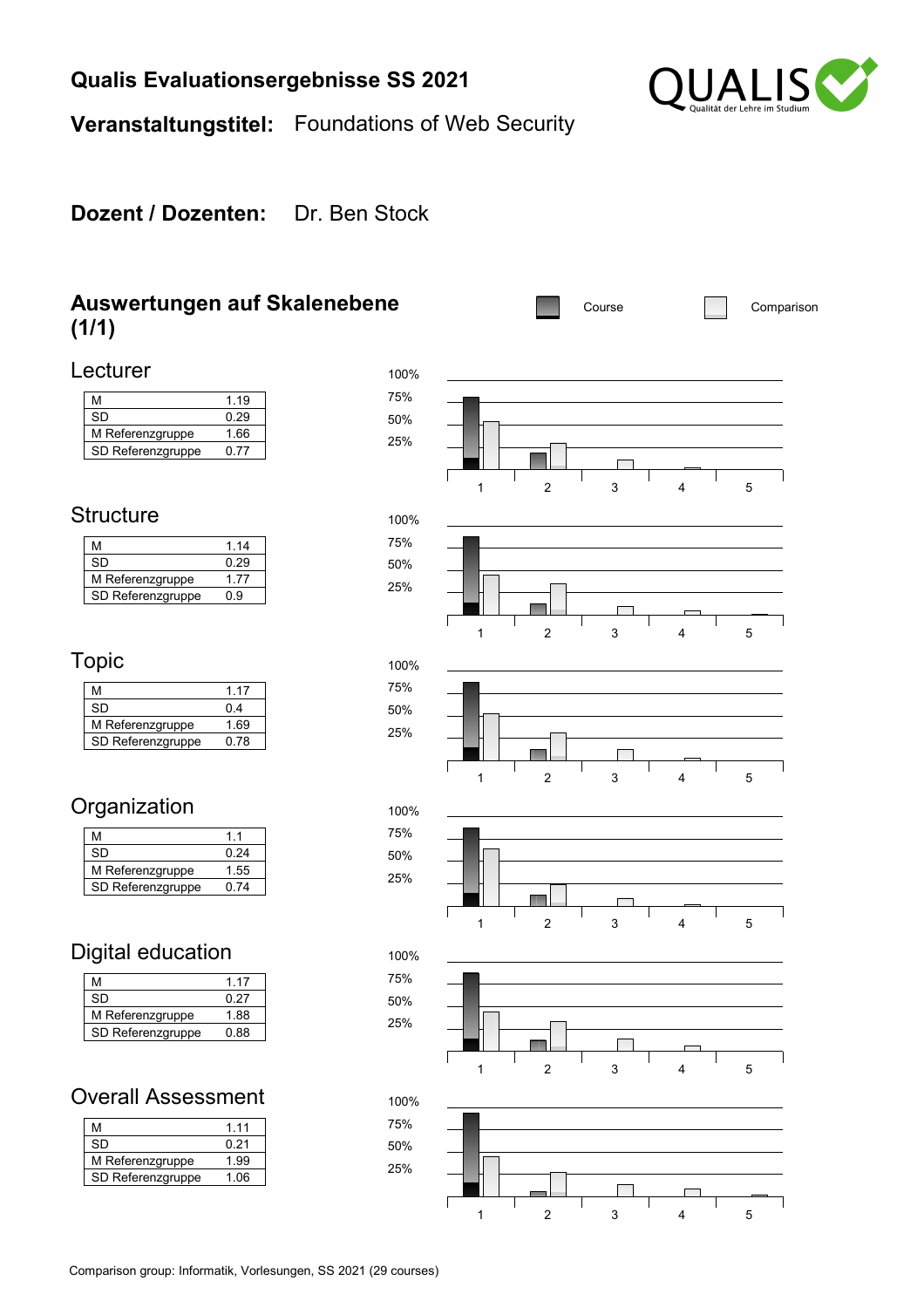

# **Veranstaltungstitel:** Foundations of Web Security

## **Dozent / Dozenten:** Dr. Ben Stock

# **Auswertungen auf Itemebene**

|                           | məmarmından ayı ilginengile                                                                                                             | Häufigkeiten |                         |                |   |             |                      |      |      |             |  |
|---------------------------|-----------------------------------------------------------------------------------------------------------------------------------------|--------------|-------------------------|----------------|---|-------------|----------------------|------|------|-------------|--|
| Skala                     | <b>Itemtext</b>                                                                                                                         | 1            | 2                       | 3              | 4 | 5           | N                    | М    | SD   | k.A.        |  |
|                           | completely $\mathbf{\mathsf{v}}$                                                                                                        |              |                         |                |   |             | $\bullet$ not at all |      |      |             |  |
| Lecturer                  | The lecturer was enthusiastic and motivated.                                                                                            | 15           | 1                       | 0              | 0 | 0           | 16                   | 1.06 | 0.25 | 0           |  |
| Lecturer                  | I was able to follow the pace of the lecturer.                                                                                          | 10           | 6                       | $\mathbf 0$    | 0 | 0           | 16                   | 1.38 | 0.5  | 0           |  |
| Lecturer                  | The lecturer provided a good learning and working atmosphere.                                                                           | 14           | 1                       | $\mathbf{1}$   | 0 | 0           | 16                   | 1.19 | 0.54 | $\mathbf 0$ |  |
| Lecturer                  | The lecturer has always been well prepared.                                                                                             | 15           | 1                       | 0              | 0 | 0           | 16                   | 1.06 | 0.25 | 0           |  |
| Lecturer                  | The lecturer was very competent.                                                                                                        | 16           | 0                       | 0              | 0 | $\mathbf 0$ | 16                   | 1    | 0    | 0           |  |
| Lecturer                  | The lecturer was able to put complicated ideas across.                                                                                  | 13           | 3                       | 0              | 0 | 0           | 16                   | 1.19 | 0.4  | 0           |  |
| Lecturer                  | It was important to the lecturer that the participants benefitted from the course.                                                      | 14           | 0                       | $\overline{2}$ | 0 | 0           | 16                   | 1.25 | 0.68 | 0           |  |
| Lecturer                  | The lecturer motivated the participants.                                                                                                | 12           | 2                       | $\overline{2}$ | 0 | 0           | 16                   | 1.38 | 0.72 | $\mathbf 0$ |  |
| Structure                 | The learning objective was clear to me.                                                                                                 | 15           | 1                       | 0              | 0 | 0           | 16                   | 1.06 | 0.25 | 0           |  |
| Structure                 | The educational objectives were well defined from the beginning.                                                                        | 14           | 2                       | 0              | 0 | $\mathbf 0$ | 16                   | 1.13 | 0.34 | 0           |  |
| Structure                 | The course was well structured and comprehensible.                                                                                      | 14           | 1                       | $\Omega$       | 0 | 0           | 16                   | 1.07 | 0.26 | 1           |  |
| Structure                 | The structure of the content was logical/easy to follow.                                                                                | 13           | $\overline{2}$          | $\mathbf 1$    | 0 | 0           | 16                   | 1.25 | 0.58 | 0           |  |
| Topic                     | I was already interested in the subject of the course before I signed up for it.                                                        | 13           | 1                       | $\overline{2}$ | 0 | 0           | 16                   | 1.31 | 0.7  | $\mathbf 0$ |  |
| Topic                     | I believe that I have learned important facts in this course.                                                                           | 14           | 2                       | 0              | 0 | 0           | 16                   | 1.13 | 0.34 | 0           |  |
| Topic                     | The topic of the course is relevant.                                                                                                    | 15           | 1                       | $\mathbf 0$    | 0 | $\mathbf 0$ | 16                   | 1.06 | 0.25 | 0           |  |
|                           | too demanding v                                                                                                                         |              |                         |                |   | ▼           | too little           |      |      |             |  |
| Requirements              | The difficulty of the content was                                                                                                       | 0            | 9                       | 7              | 0 | 0           | demanding<br>16      | 2.44 | 0.51 | 0           |  |
| Requirements              | The amount of the content was                                                                                                           | 1            | $\overline{7}$          | 8              | 0 | 0           | 16                   | 2.44 | 0.63 | 0           |  |
| Requirements              | The requirements of the course were                                                                                                     | 2            | 7                       | 7              | 0 | 0           | 16                   | 2.31 | 0.7  | 0           |  |
| Requirements              | The amount of time required for the course (including preparation and<br>follow-up) was                                                 | 2            | 10                      | 4              | 0 | 0           | 16                   | 2.13 | 0.62 | 0           |  |
| Requirements              | Overall, I felt the course to be                                                                                                        | 0            | 9                       | $\overline{7}$ | 0 | 0           | 16                   | 2.44 | 0.51 | 0           |  |
|                           | completely $\overline{\mathbf{v}}$                                                                                                      |              |                         |                |   |             | $\bullet$ not at all |      |      |             |  |
| Organization              | Concerning the organizational aspects of the course (i.e. place, time,<br>performance requirements) I was informed well.                | 12           | 3                       | 0              | 0 | 0           | 16                   | 1.2  | 0.41 | 1           |  |
| Organization              | was satisfied with the accessibility of necessary learning material.                                                                    | 15           | 1                       | 0              | 0 | 0           | 16                   | 1.06 | 0.25 | 0           |  |
| Organization              | Organizational issues were dealt with in time and in detail.                                                                            | 14           | 2                       | 0              | 0 | 0           | 16                   | 1.13 | 0.34 | 0           |  |
| Organization              | The course was running smoothly during the semester.                                                                                    | 14           | $\overline{\mathbf{c}}$ | 0              | 0 | $\mathbf 0$ | 16                   | 1.13 | 0.34 | 0           |  |
| Organization              | Altogether, the course was well organized.                                                                                              | 16           | 0                       | 0              | 0 | 0           | 16                   | 1    | 0    | 0           |  |
| Digital education         | There was ample opportunity for interaction with the lecturer through the<br>online tools.                                              | 15           | 1                       | 0              | 0 | 0           | 16                   | 1.06 | 0.25 | 0           |  |
| Digital education         | There was ample opportunity for interaction with the other students through<br>the online tools.                                        | 11           | 2                       | 3              | 0 | 0           | 16                   | 1.5  | 0.82 | 0           |  |
| Digital education         | The online appointments were well organized.                                                                                            | 13           | $\overline{c}$          | $\mathbf 1$    | 0 | 0           | 16                   | 1.25 | 0.58 | 0           |  |
| Digital education         | The online materials (e.g. texts, quizzes, videos, etc.) contributed significantly<br>to the understanding of the learning content.     | 14           | 1                       | 1              | 0 | 0           | 16                   | 1.19 | 0.54 | 0           |  |
| Digital education         | The possibilities of digital teaching beyond traditional teaching (discussion<br>forums, interactive assignments, etc.) were well used. | 15           | 1                       | 0              | 0 | 0           | 16                   | 1.06 | 0.25 | 0           |  |
| Digital education         | Overall, the digital elements of the event were good.                                                                                   | 15           | 1                       | $\mathbf 0$    | 0 | 0           | 16                   | 1.06 | 0.25 | 0           |  |
| Digital education         | The course is an example of good digital education.                                                                                     | 15           | 1                       | 0              | 0 | 0           | 16                   | 1.06 | 0.25 | 0           |  |
| <b>Overall Assessment</b> | Overall, this was a good course.                                                                                                        | 15           | 1                       | 0              | 0 | 0           | 16                   | 1.06 | 0.25 | 0           |  |
| Overall Assessment        | I learned a lot in this course.                                                                                                         | 15           | 1                       | 0              | 0 | 0           | 16                   | 1.06 | 0.25 | 0           |  |